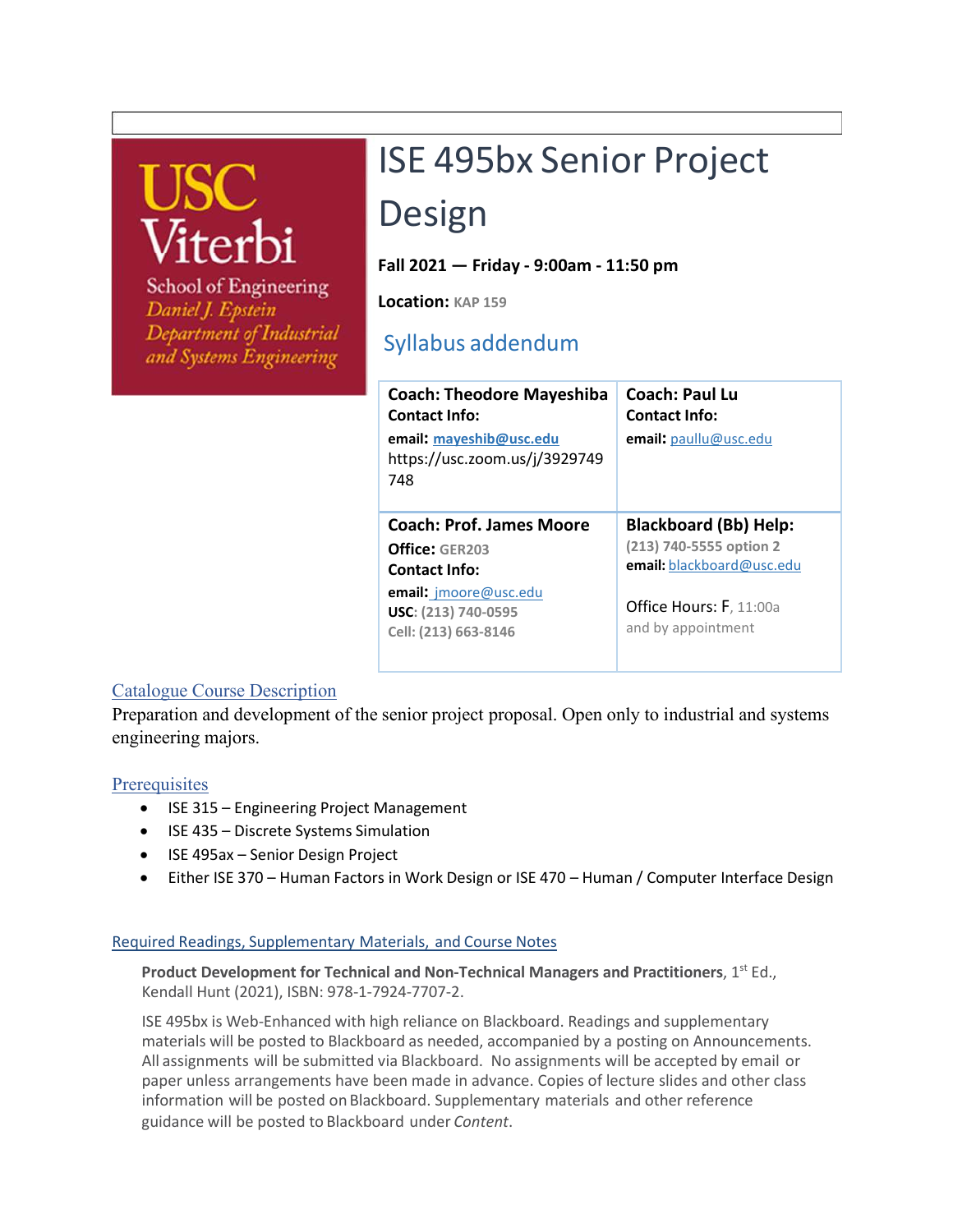## Schedule

The Calendar is **approximate** and **subject to change**, especially this year. The teams and clients are working in an uncertain environment. This is a living document and will be modified as needed based on the course requirements. Presentations are to be coordinated and scheduled with your coach.

#### **Note:**

All client deliverables must receive customer approval prior to proceeding to the next phase.

|  | Copy coaches on all communications to the client. |  |
|--|---------------------------------------------------|--|
|  |                                                   |  |

| Week           | Friday | In Class | Activity                              | Deliverable                          |
|----------------|--------|----------|---------------------------------------|--------------------------------------|
|                |        |          |                                       | Meet Coach: Project Update           |
|                |        |          |                                       | Schedule progress review             |
| 1              | 8/27   |          | Read Steps 1-5                        | meeting with client                  |
|                |        |          | Begin weekly meetings with            |                                      |
| $\overline{2}$ | 9/3    |          | Coach during Office hours             | PUR 1: Use Status Template           |
|                |        | Case:    |                                       |                                      |
|                |        | Step 4   |                                       |                                      |
|                |        | (T 1)    |                                       |                                      |
|                |        | Step 5   |                                       |                                      |
| 3              | 9/10   | (T 2)    | <b>Client Progress Review meeting</b> | <b>Peer Evaluation</b>               |
|                |        |          |                                       | PUR 2: Use Status Template           |
| 4              | 9/17   |          | Prep CDR using Templates              | <b>CDR Readiness Review</b>          |
| 5              | 9/24   |          | Read Steps 6-9                        | <b>CDR Dress Rehearsal</b>           |
|                |        | Case:    |                                       |                                      |
|                |        | Step 7   | Client CDR Presentation /             |                                      |
| 6              | 10/1   | (T3)     | Report                                | <b>Final CDR Presentation/Report</b> |
|                |        |          |                                       | CDR Exit documents, templates        |
| 7              | 10/8   |          | Prepare CDR Exit                      | <b>Peer Evaluation</b>               |
|                |        |          | Begin Implement Project               |                                      |
| 8              | 10/15  | Recess   | Read Step 10-12                       | PUR 3: Use Status Template           |
|                |        | Case:    |                                       |                                      |
| 9              | 10/22  | Step 12  |                                       |                                      |
| 10             | 10/29  |          |                                       | PUR 4: Use Status Template           |
| 11             | 11/5   |          |                                       | <b>Peer Evaluation</b>               |
|                |        |          |                                       | Meet Coach: Customer                 |
| 12             | 11/12  |          | Prep Customer Acceptance              | <b>Acceptance Readiness Review</b>   |
| 13             | 11/19  |          | <b>Customer Acceptance</b>            |                                      |
| 14             | 11/26  |          | Thanksgiving                          |                                      |
| 15             | 12/3   |          | <b>Customer Acceptance Review</b>     | <b>Peer Evaluation</b>               |
|                |        |          |                                       | Final Written Report due:            |
|                | 12/7   |          |                                       | Including lessons learned,           |
| Finals         | @9A    |          |                                       | delivery and training checklists     |

- It is the expectation that all teams will meet with their Coaches **weekly** during office hours.
- Dress Rehearsal requires presentation be recorded and at least two (2) coaches be present for assessment